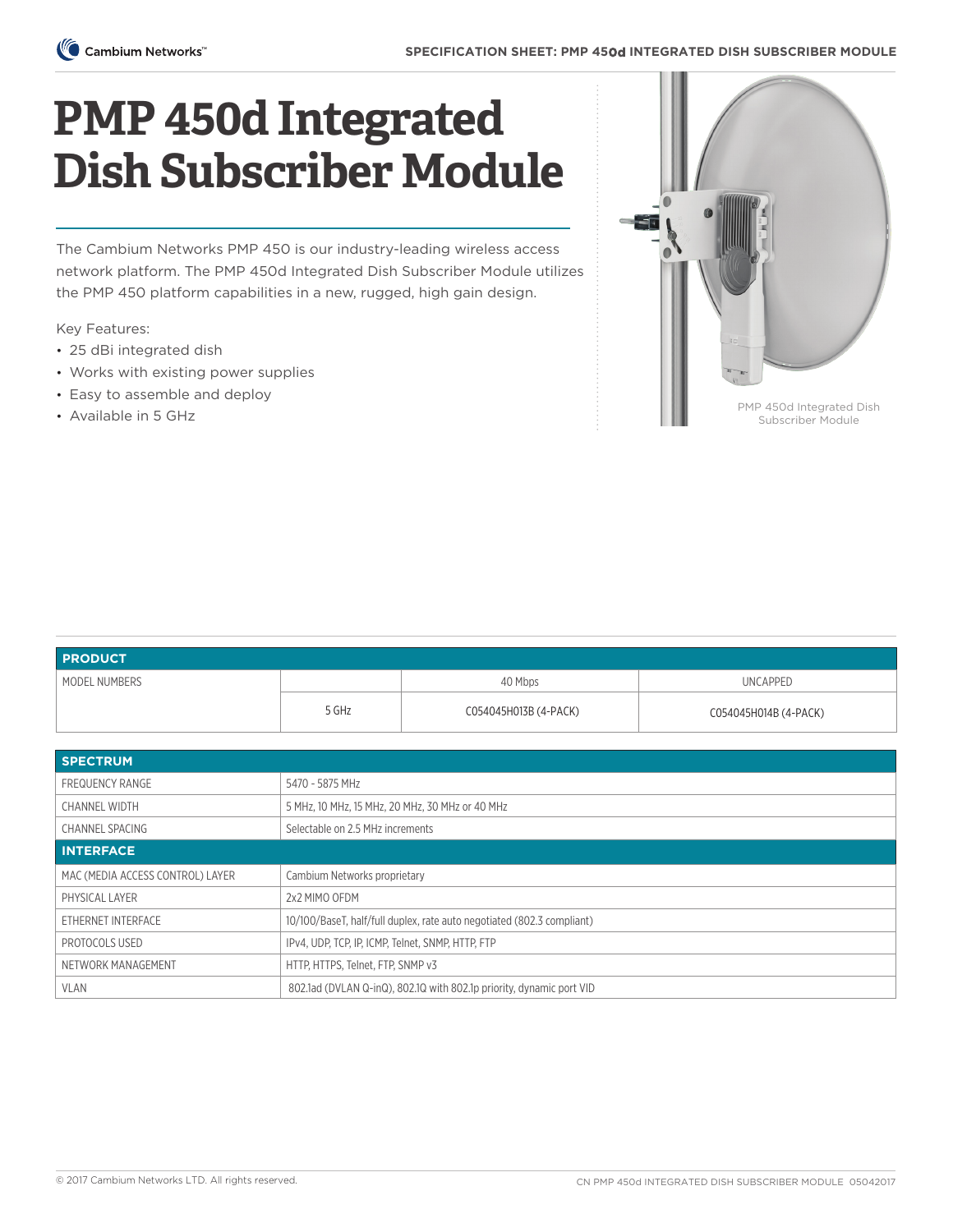| <b>PERFORMANCE</b>           |                                                                                       |                                       |  |  |
|------------------------------|---------------------------------------------------------------------------------------|---------------------------------------|--|--|
| ARQ                          | <b>YES</b>                                                                            |                                       |  |  |
| MODULATION LEVELS (ADAPTIVE) | MODULATION                                                                            | SIGNAL TO NOISE REQUIRED (SNR, in dB) |  |  |
| 2X                           | QPSK                                                                                  | 10                                    |  |  |
| 4X                           | 16-QAM                                                                                | 17                                    |  |  |
| 6X                           | 64-QAM                                                                                | 24                                    |  |  |
| 8X                           | 256-QAM                                                                               | 32                                    |  |  |
| MODULATION MODES (DYNAMIC)   | Dual Payload (higher throughput) MIMO-B or Single Payload (polarity diversity) MIMO-A |                                       |  |  |
| MAXIMUM DEPLOYMENT RANGE     | Up to 40 miles                                                                        |                                       |  |  |
| LATENCY                      | 3 - 5 ms, typical                                                                     |                                       |  |  |
| <b>GPS SYNCHRONIZATION</b>   | Yes, via Autosync (CMM3, CMM4, uGPS, iGPS)                                            |                                       |  |  |
| <b>QUALITY OF SERVICE</b>    | Diffserv QoS                                                                          |                                       |  |  |
| <b>LINK BUDGET</b>           |                                                                                       |                                       |  |  |
| ANTENNA SPECIFICIATIONS      | 7° azimuth, 7° elevation, >30 dB front-to-back isolation                              |                                       |  |  |
| INTEGRATED DISH GAIN         | 25 dBi                                                                                |                                       |  |  |
| <b>TRANSMIT POWER RANGE</b>  | -30 TO +22 dBm (combined, to EIRP limit by region) (1 dB interval)                    |                                       |  |  |
| MAXIMUM TRANSMIT POWER       | +22 dBm combined                                                                      |                                       |  |  |

| <b>PHYSICAL</b>                         |                                                                                                                                |  |  |
|-----------------------------------------|--------------------------------------------------------------------------------------------------------------------------------|--|--|
| ANTENNA CONNECTION                      | Integrated dish antenna                                                                                                        |  |  |
| <b>SURGE SUPPRESSION</b>                | IEC 61000-4-2 (ESD) 15kV (AIR), 8kV (contact)<br>IEC 61000-4-4 (EFT) 40A (5/50 ns)<br>IEC 61000-4-5 (LIGHTNING) 100Α (8/20 μs) |  |  |
| MEAN TIME BETWEEN FAILURE               | > 40 Years                                                                                                                     |  |  |
| ENVIRONMENTAL                           | <b>IP55</b>                                                                                                                    |  |  |
| <b>TEMPERATURE</b>                      | -40°C TO +60°C (-40°F TO 140°F), 0-95% non-condesnsing                                                                         |  |  |
| WEIGHT                                  | 3.5 kg (7.7 lbs)                                                                                                               |  |  |
| <b>DIMENSIONS</b>                       | Dish diameter - 47 cm (18.5 inches with Radome)<br>Depth - 17 cm (6.6 inches)                                                  |  |  |
| <b>TYPICAL POWER CONSUMPTION</b>        | 9 W                                                                                                                            |  |  |
| MAXIMUM POWER CONSUMPTION               | 12 W                                                                                                                           |  |  |
| <b>INPUT VOLTAGE</b>                    | 20 TO 32 V                                                                                                                     |  |  |
| WIND SURVIVAL SPEED                     | 145 km/h (90 mph)                                                                                                              |  |  |
| WIND LOADING (@145 KM/H (90 MPH) FRONT) | 197N (44.3 lbf)                                                                                                                |  |  |
| WIND LOADING (@145 KM/H (90 MPH) SIDE)  | 65.5N (14.7 lbf)                                                                                                               |  |  |
| MOUNTING POLE SIZE (RANGE)              | 25.4mm to 76.2mm (1" to 3")                                                                                                    |  |  |
| MECHANICAL DOWNTILT                     | $-30^{\circ}$ to $+30^{\circ}$                                                                                                 |  |  |
| SHIPPING CARTON (4-PACK) - SIZE         | 500 mm x 500 mm x 380 mm                                                                                                       |  |  |
| SHIPPING CARTON (4-PACK) - WEIGHT       | 20 kg (44 lbs)                                                                                                                 |  |  |
| <b>SECURITY</b>                         |                                                                                                                                |  |  |
| <b>ENCRYPTION</b>                       | 56-bit DES, FIPS-197 128-bit AES                                                                                               |  |  |
| <b>CERTIFICATIONS</b>                   |                                                                                                                                |  |  |
| <b>INDUSTRY CANADA</b>                  | 109W-0001 (5.4, 5.8 GHz)                                                                                                       |  |  |
| FCC ID                                  | Z8H89FT0001 (5.4, 5.8 GHz)                                                                                                     |  |  |
| CE                                      | EN 301 893 V1.7.1 (5.4 GHz)                                                                                                    |  |  |